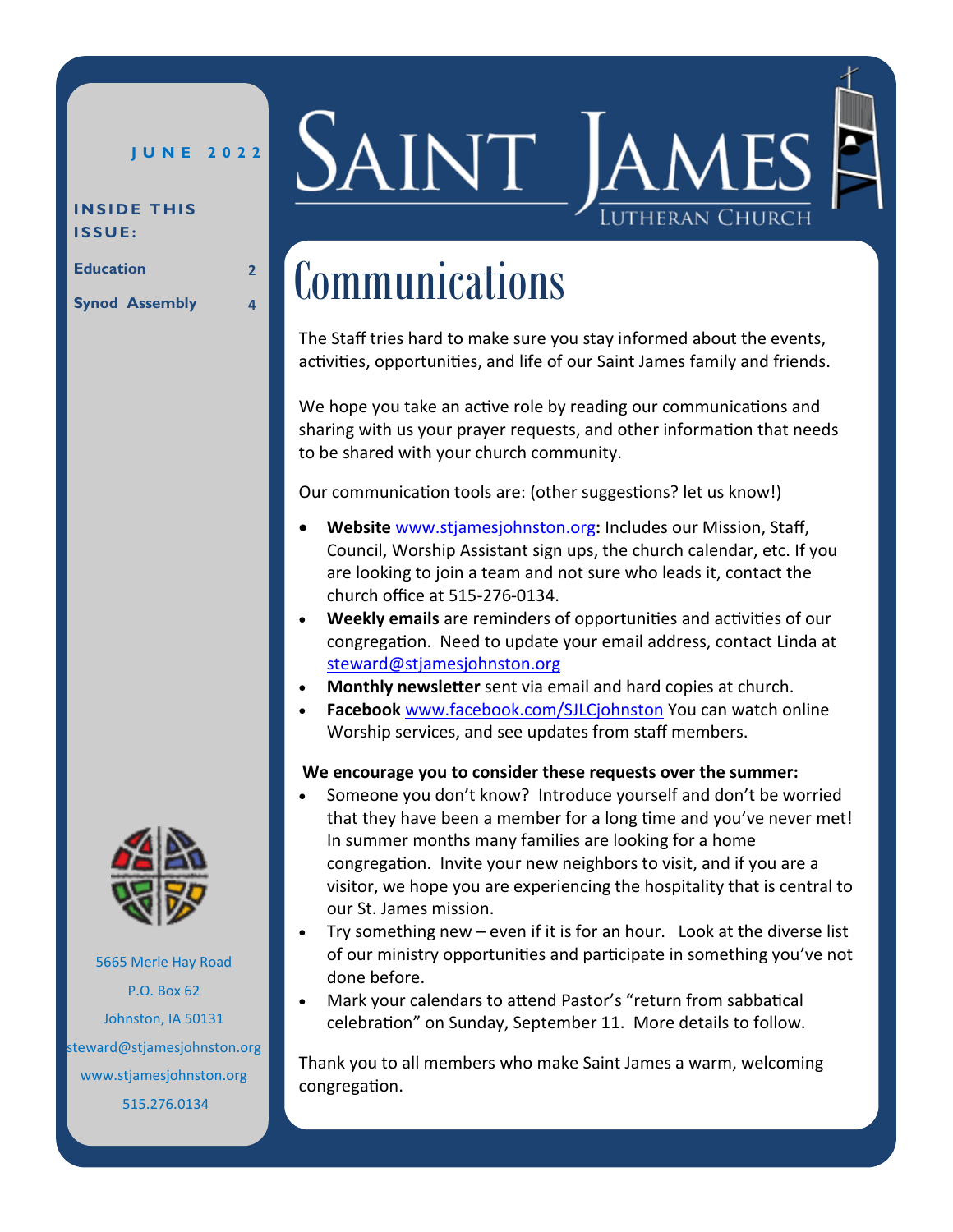# Christian Education

#### **Summer Fun**

Mark your calendars: on July 20 and August 17 from 6:00-8:00 p.m., bring the whole family to St. James for treats, lawn games, and all-around outdoor fun! Please bring your lawn chairs or blankets. More details to come this summer.

#### **Education Garden Happenings**

times; come join us to see the progress in the garden, help water and weed, **Andrew** and do some garden-themed activities! We welcome people of all ages and In June, members of the garden team will be at the garden during some set abilities as we learn together to care for God's creation.

- **Sundays** (10:15-11:00): 6/5 and 6/19
- **Wednesdays** (6:00-8:00): 6/15 and 6/29

**Comany hands made the work go quickly! Here are some highlights:**<br> **Brad Thank you** to those who helped plant the gardens on Sunday, May 22;

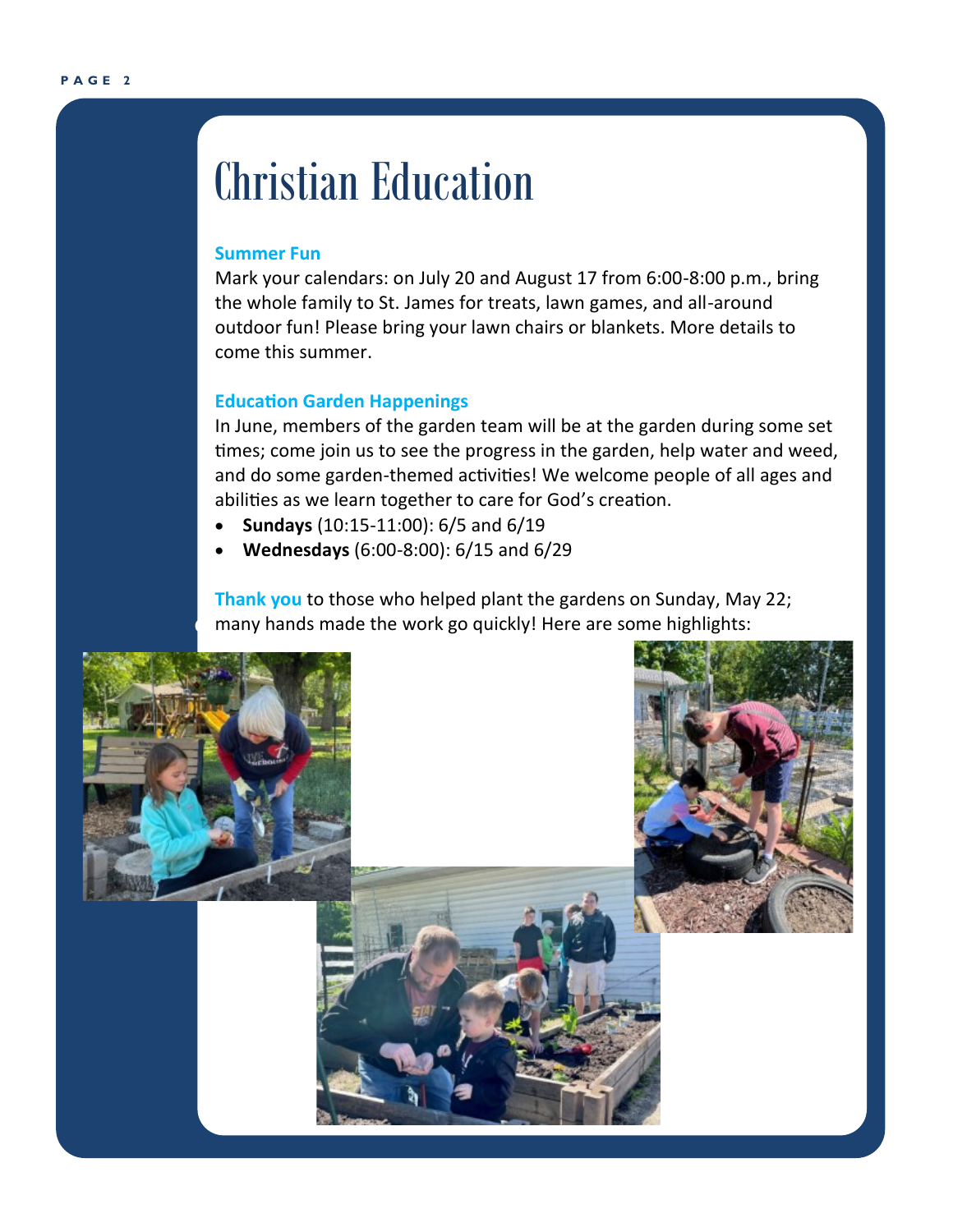# Christian Education (cont.)

## **Middle School Sunday School Service Project**

"Youth and You Serving the Community"

**LORICA**<br>
serves people of Iowa who need a place to stay while they or their loved Thank you so much for your support in the fundraiser organized by our Middle School Youth that supported Ronald McDonald House (RMH). RMH ones are receive medical care in Des Moines.

**Andrew** Our middle school students researched, selected, and brainstormed ways to support RMH. The congregation stepped up with \$400 worth of gift cards that will go directly to families staying at RMH. In addition, we turned in thousands of pop tabs. You'll notice some small blue houses that are still in our church, feel free to drop them off here and we'll get them to RMH.

Finally, 3 young men chose to donate their time and cleaning skills on Sunday, April 24th. They vacuumed the entire house, sanitized all of the toys in the playroom, cleaned the microwave and sanitized many high-touch areas.

Thank you to all the Middle School Youth for the part they played in serving our community, and especially to Matthew, Sawyer, and George for volunteering their time on a Sunday afternoon.